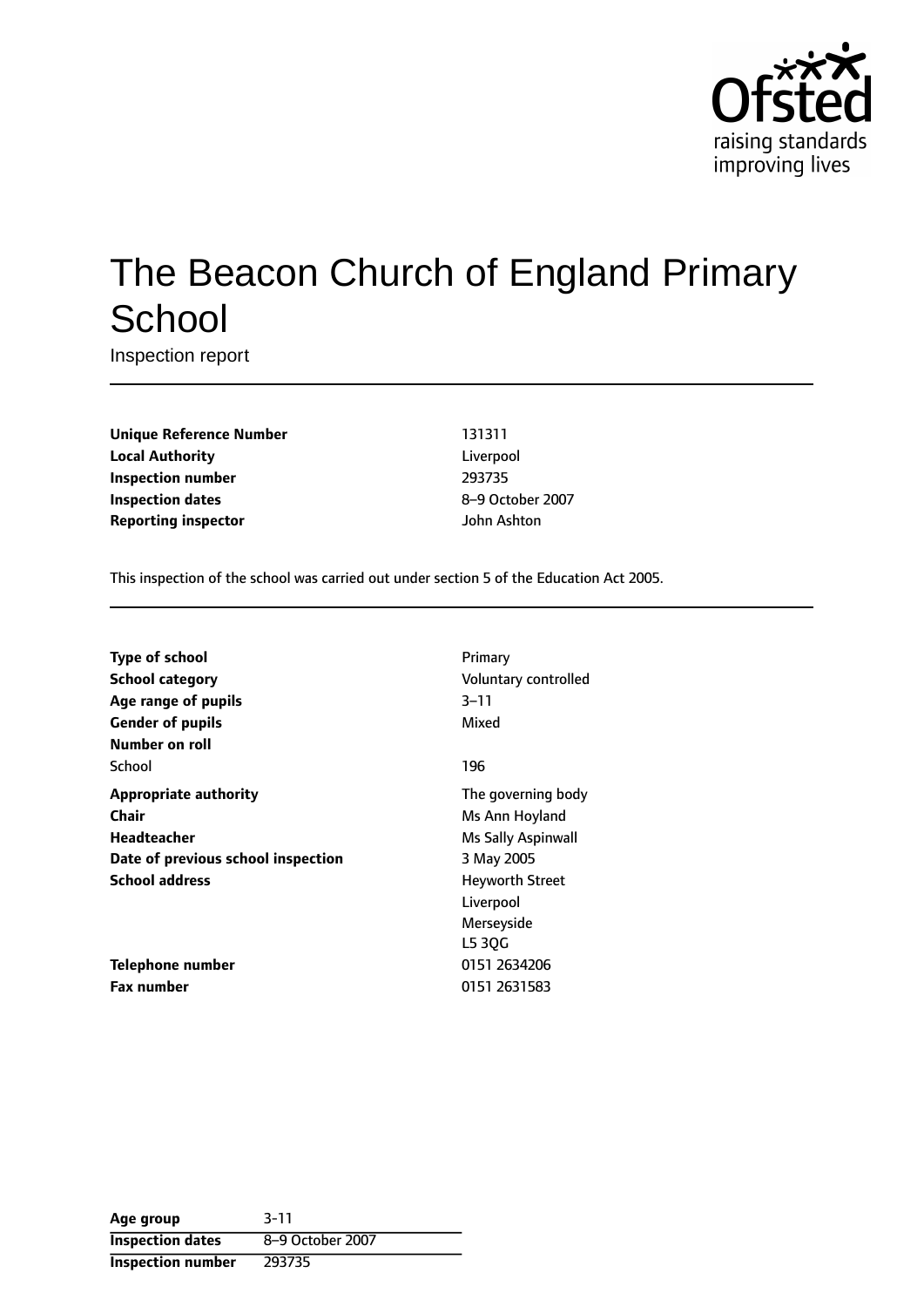© Crown copyright 2007

.

#### Website: www.ofsted.gov.uk

This document may be reproduced in whole or in part for non-commercial educational purposes, provided that the information quoted is reproduced without adaptation and the source and date of publication are stated.

Further copies of this report are obtainable from the school. Under the Education Act 2005, the school must provide a copy of this report free of charge to certain categories of people. A charge not exceeding the full cost of reproduction may be made for any other copies supplied.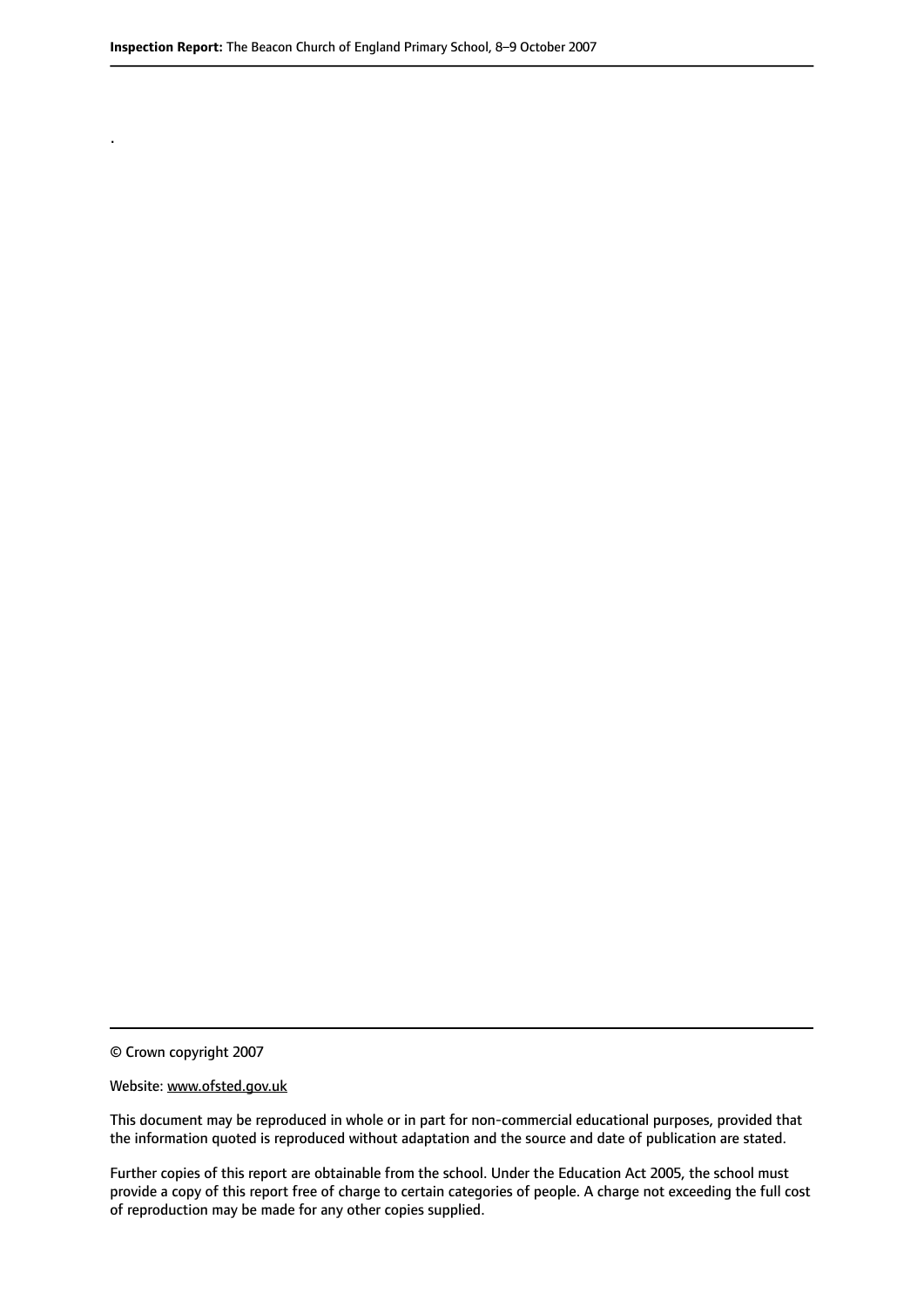# **Introduction**

The inspection was carried out by two Additional Inspectors.

### **Description of the school**

This smaller than average Church of England primary school serves the Everton district of inner city Liverpool, an area with high levels of social and economic disadvantage. There are 196 pupils on roll, including 34 in the Nursery. A slightly higher than average proportion of pupils has learning difficulties and/or disabilities. The large majority of pupils are White British but around one pupil in ten is from a minority ethnic group and one in eight speaks English as an additional language.

#### **Key for inspection grades**

| Grade 1 | Outstanding  |
|---------|--------------|
| Grade 2 | Good         |
| Grade 3 | Satisfactory |
| Grade 4 | Inadequate   |
|         |              |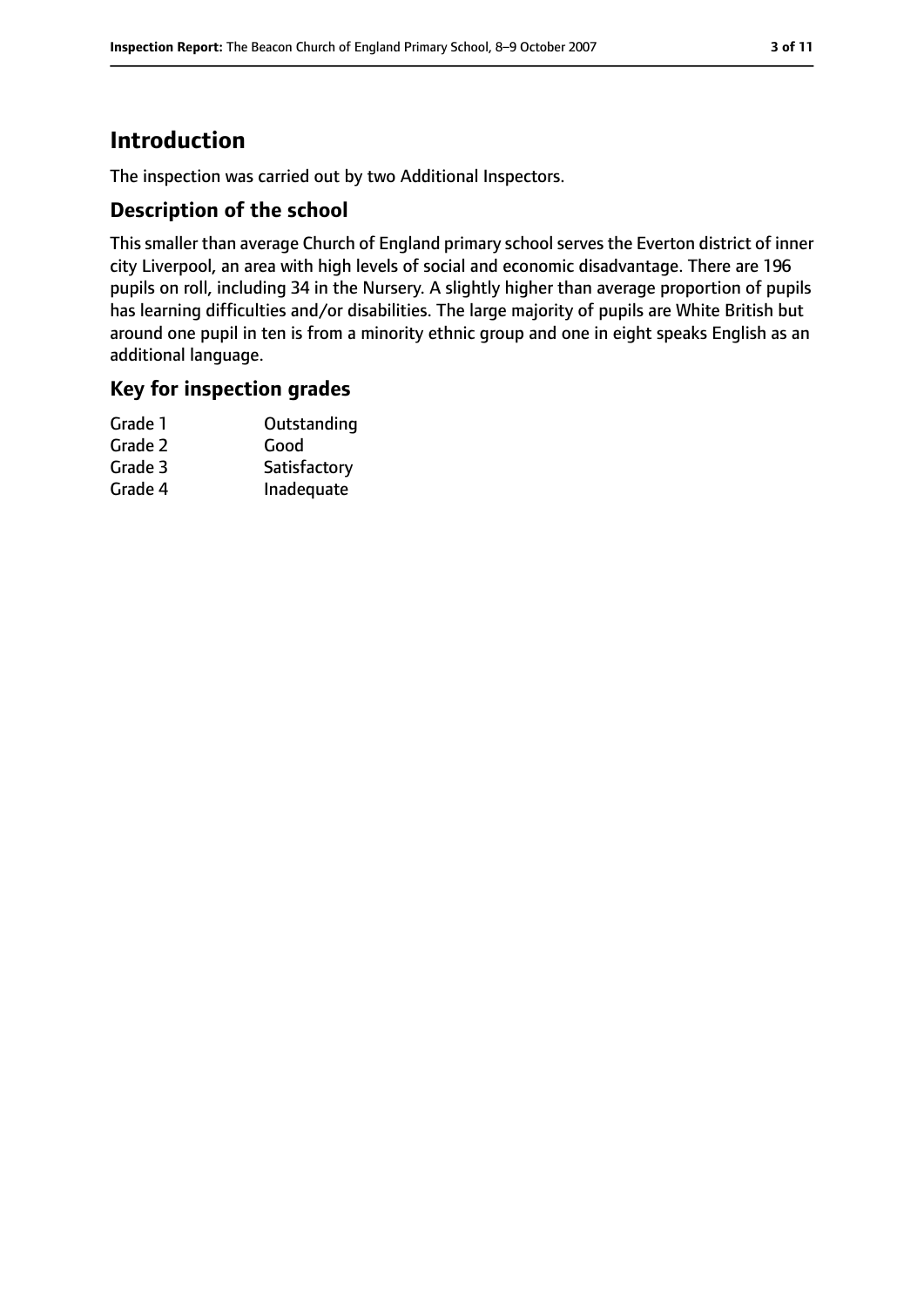# **Overall effectiveness of the school**

#### **Grade: 2**

This good and much improved school has travelled an enormous distance in the last three years since being judged to be in need of special measures. It has tackled well, and with increasing success, the issues from the last inspection, demonstrating a thoroughly good capacity to improve.

From very low standards when they enter school, pupils make good progress throughout the school, achieving much closer to national average standards by the time they leave. Their personal development and the curriculum they receive, especially the wide range of extra-curricular and enrichment activities, are especially good. The care, support and guidance the school provides for them are first rate, especially the excellent academic guidance. The 'Beacon' system of tracking pupils' progress is now used by many schools elsewhere in the region. The quality of the teaching and learning has been significantly improved but it is not yet consistently good throughout the school. This is because teaching assistants are not always used to best effect and pupils are not yet involved enough in the assessment of their own learning.

That the parents are very supportive of the school is clear from their questionnaire returns and their discussions with inspectors. Parents spoke of how much their children now enjoy the school. `My daughter can't wait to get out each morning to get to school', is a typical comment.

Older pupils speak highly of the improvements in their time in the school. They say they feel even safer than they did, they work harder, the work is more interesting, they are able to play a fuller part in helping the school community and are well aware of their own targets for improvement. Their understanding of Britain as a diverse society is developing well. Their enjoyment of school and good preparation for the future are shown by attendance, which is now broadly average, and good progressin the key areas of learning, especially writing, reading for comprehension and mathematics.

Leadership and management are good, especially the excellent partnership of headteacher and deputy headteacher. They have led the drive for continual improvement and created a strong and effective team ethos among all staff. The senior leadership is well supported by a newly invigorated and thoroughly challenging governing body, plus sterling support from officers of the local authority. It has also made good use of its own expertise to develop teaching and learning and the role of subject leaders with notable success.

#### **Effectiveness of the Foundation Stage**

#### **Grade: 2**

Very good induction procedures help young children settle into school quickly. Nursery staff make effective use of the information gathered from induction visits and parents to plan activities which meet the needs of the new children. On arrival, many children have weak language skills and find playing and sharing toys difficult but good provision helps them learn these, and many other skills, at a good rate. Letter sounds are taught thoroughly. Children enjoy the multi-sensory approach used by staff and join in enthusiastically with the hand gestures and sounds. Number work is taught very well because it is made relevant to the children. For example, they excitedly tackle counting fruit for the other classes after identifying, with help, a numeral on an 'order form'. Children make good progress from their differing starting points. Nevertheless, standards prior to joining Year 1 are well below average, particularly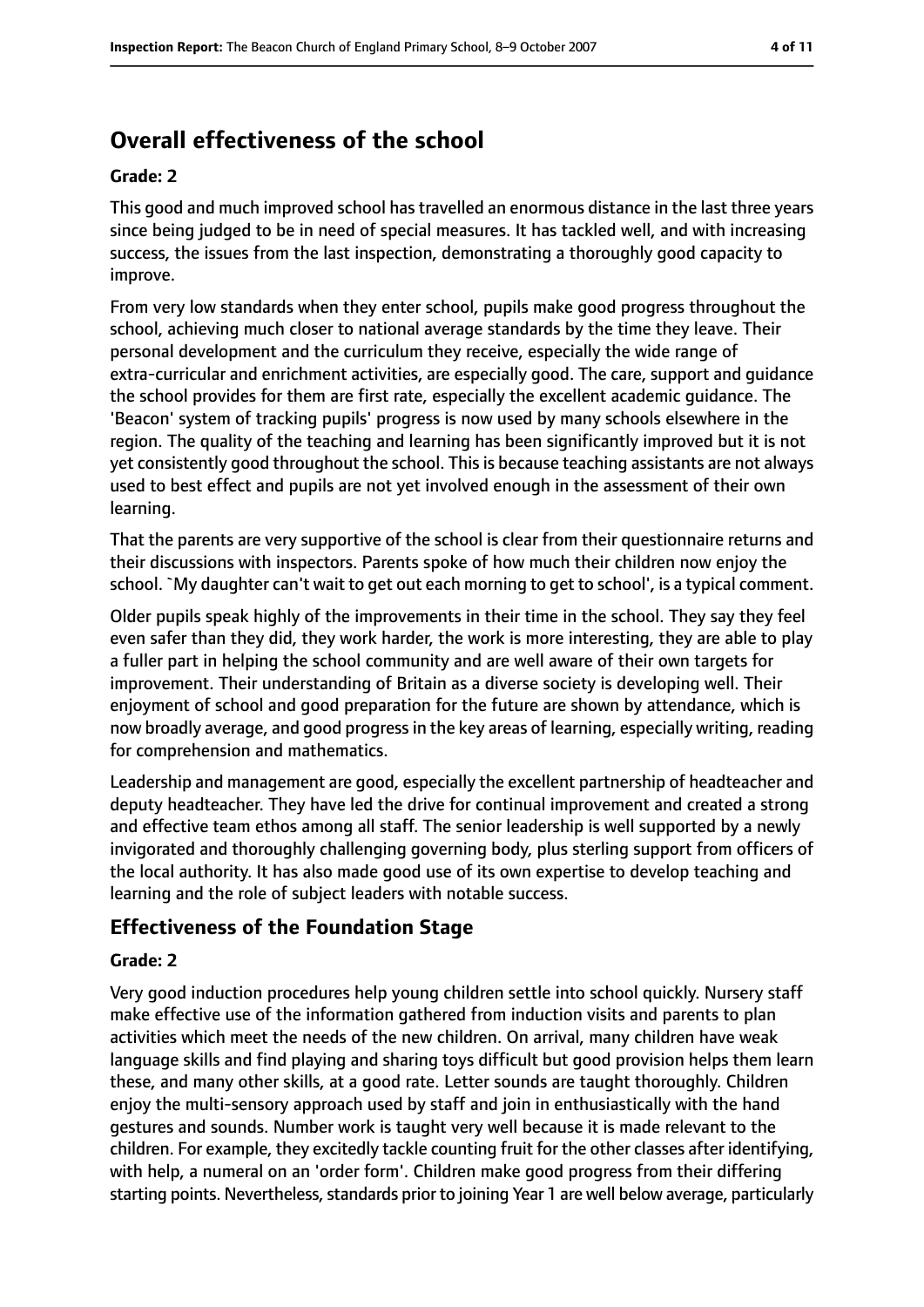in children's language skills. They declined in 2007 because staff were overcautious when assessing what children could do. The school has reviewed practice and more consistent ways of assessing children's learning are now in place.

## **What the school should do to improve further**

■ Improve the quality of pupils' learning by improving the use of teaching assistants and involving pupils' more in assessing their own learning.

# **Achievement and standards**

#### **Grade: 2**

From well below average starting points on entry to the school, pupils make good progress by the time they reach the end of Year 6. This is because of the increasingly good teaching, the well planned curriculum, and the school's exceptionally good tracking of pupils' progress. Although relatively few children reach their early learning goals in the Nursery and Reception classes, this still represents good progress for these children. By the time they reach the end of Year 2, standards are much closer to but still below the national average. Those pupils who left Year 6 in 2006 achieved standards which were just below the national average in science, broadly average in mathematics and significantly below average in English. The school responded by focusing heavily upon improving pupils' reading and writing skills and in 2007, there were signs of success and the governors' targets were met in English and Science, and only narrowly missed in mathematics. The progress made by all the different groups of pupils generally follows the pattern of progress made by the rest of the class.

## **Personal development and well-being**

#### **Grade: 2**

Pupils' enjoyment of school is reflected in their smiling faces each day. Lunchtimes are especially popular, with older pupils being very sensible in their role as play leaders. These factors contribute towards the very rapid improvement in pupils' attendance, which is now broadly average. Pupils are very active in breaks and during the extensive physical education provision. They also select sensibly from the good range of foods available for school lunch and enjoy their afternoon fruit. Relationships are positive and pupils report that there is little bullying and few racist incidents. They know how to respond if any should take place and are confident that adults would deal with the situation. Behaviour has improved markedly since the last inspection and is now consistently good. The school recycles much of its waste via the good work of the eco-committee. Pupils know that their views are heard through the school council meetings and have seen some of their suggested changes take place. Links with the parish are well established and contribute positively to pupils' spiritual, moral, social and cultural development, which is good. Teamwork is promoted very well through the rewards system and during the residential visits. These abilities coupled with the good progress pupils make in their basic skills prepare pupils well for their next school.

# **Quality of provision**

## **Teaching and learning**

#### **Grade: 2**

Pupils enjoy their lessons because the teachers make them interesting and ensure that pupils are actively involved as much as possible. Most of the teaching, especially at Key Stage 2, holds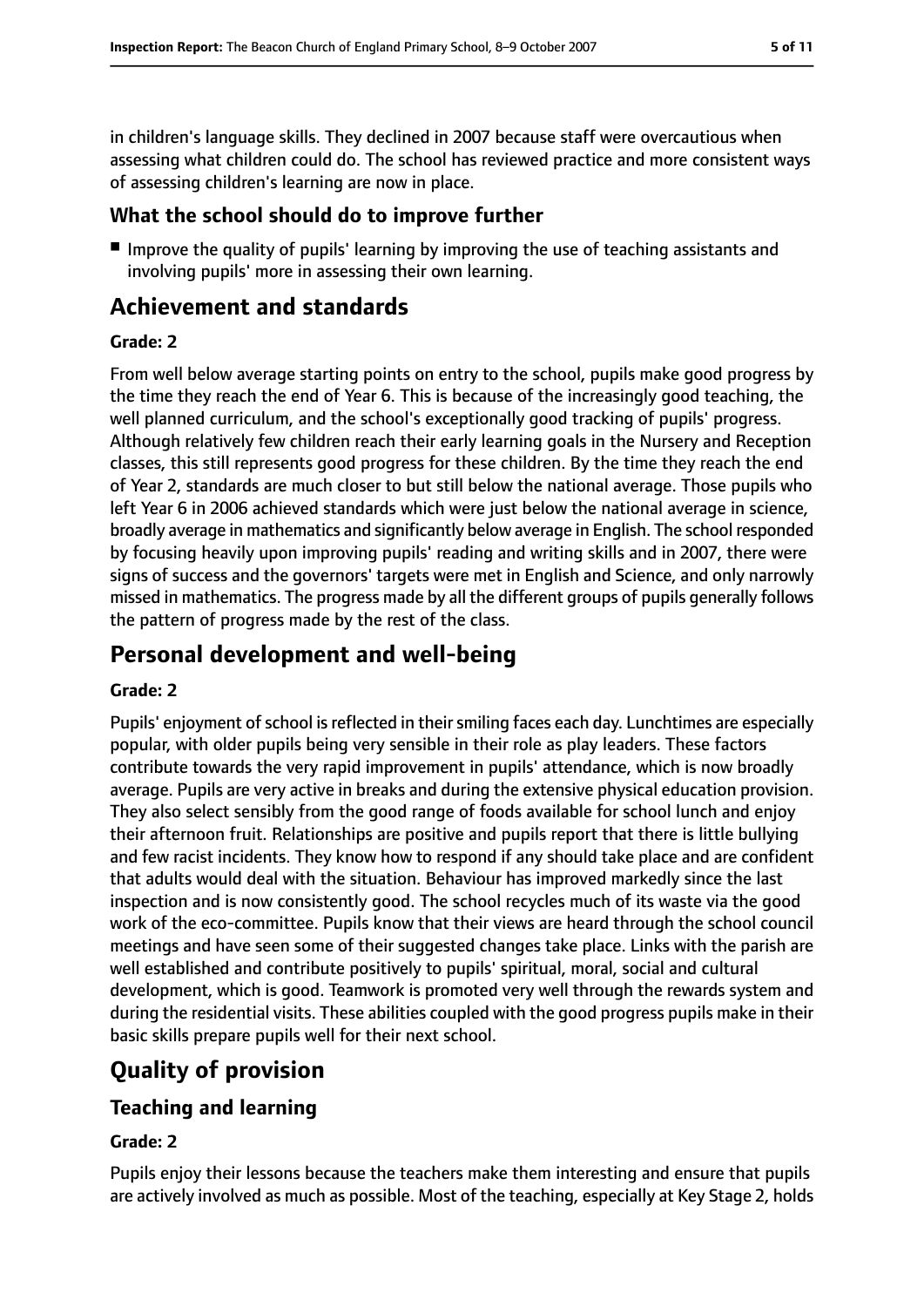pupils' attention well, challengesthem appropriately, is conducted at a lively pace, and engages pupils in useful discussions with their 'talk partners'. Lessons are well planned to meet the specific needs of pupils, and most classroom assistants are well deployed to support those who find learning difficult. Teachers' skilful use of interactive whiteboards and the children's good use of individual whiteboards, help to enliven the lessons and help pupils to concentrate and learn effectively. Expectations of what pupils can achieve are variable across the school and sometimes across different subjects. They are at their highest in Key Stage 2 where pace and focus are at their strongest. The school has made significant progress in developing teachers' assessment skills in order to improve pupils' learning but there is still work to do in, for example, making better use of valuable teaching assistance and involving pupils more in the assessment of their own learning.

## **Curriculum and other activities**

#### **Grade: 2**

The curriculum meets the needs of the pupils well. The emphasis on literacy and numeracy has led to a significant rise in standards over the last two years. The planning of other subjects has recently been revised. It is based now on developing skills and pupils have greater opportunities to use their writing abilities purposefully. It is, however, too early to assess its impact on pupils' learning. Good use is made of experts to help pupils learn French, as well as a wide range of sports and music. A very positive feature is the advanced work pupils are doing with the city learning centre. Enrichment activities are excellent. Most pupils benefit from at least one of the broad range of clubs which cater for all abilities and interests. The pupils' view of the world and their social skills are significantly enhanced by the residential visits to the Lake District and France.

#### **Care, guidance and support**

#### **Grade: 1**

All staff place the care and support of the pupils as their highest priority and are effective in carrying out this duty. Procedures for safeguarding pupils are in place. Rigorous measures to reduce pupil absence have had a major impact on improving the pupils' attendance very quickly. The school has successfully improved behaviour through a systematic approach to managing classes and a very effective reward system. An excellent feature of this, which also helps to minimise accidents, is the availability of equipment at lunchtime and the positive way pupils and staff join in games together. Parents are well informed about their child's progress and about what they will learn during the term. Academic guidance istruly excellent. Pupils' progress is followed very closely and the information used to inform both teacher and pupil of what to aim for and what needs to be improved.

## **Leadership and management**

#### **Grade: 2**

Effective leadership and good teamwork are the keys to the school's substantial improvement in recent years: leadership which rightly concentrates upon raising academic standards and promoting the well-being of every child in the school.

Regular and systematic monitoring of all aspects of the work of the school provides a firm knowledge base upon which to make informed judgements from year-to-year. The excellent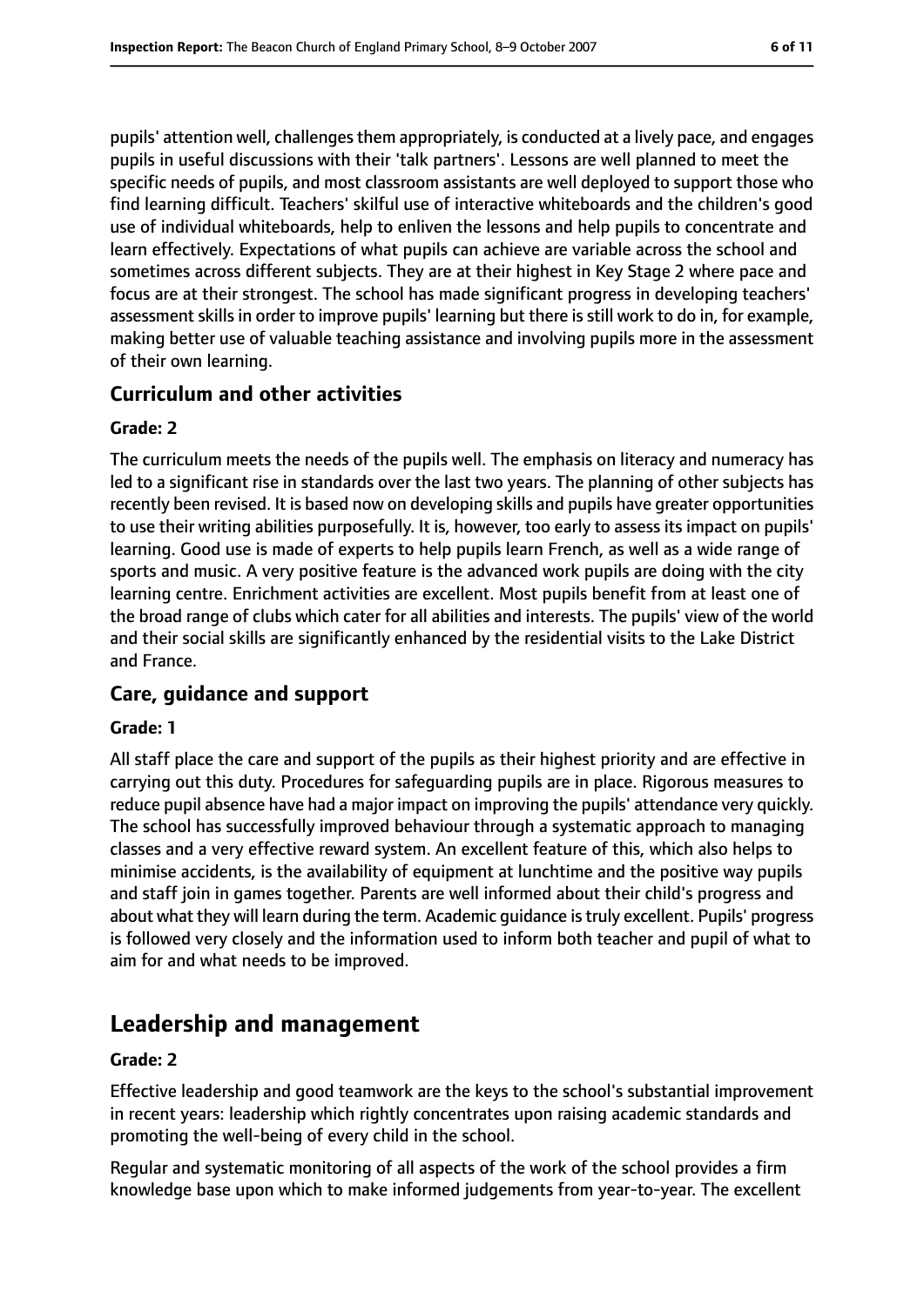partnership of headteacher and deputy headteacher has earned the respect of parents, pupils and staff alike and brought about significant improvements in the areas for development left at the last inspection. School improvement planning is sharp and clear and regularly updated. Governors are well informed and well led. They are supportive of the school but also willing to ask questions and to challenge the school in a positive and helpful way. Finances are prudently managed and in good order.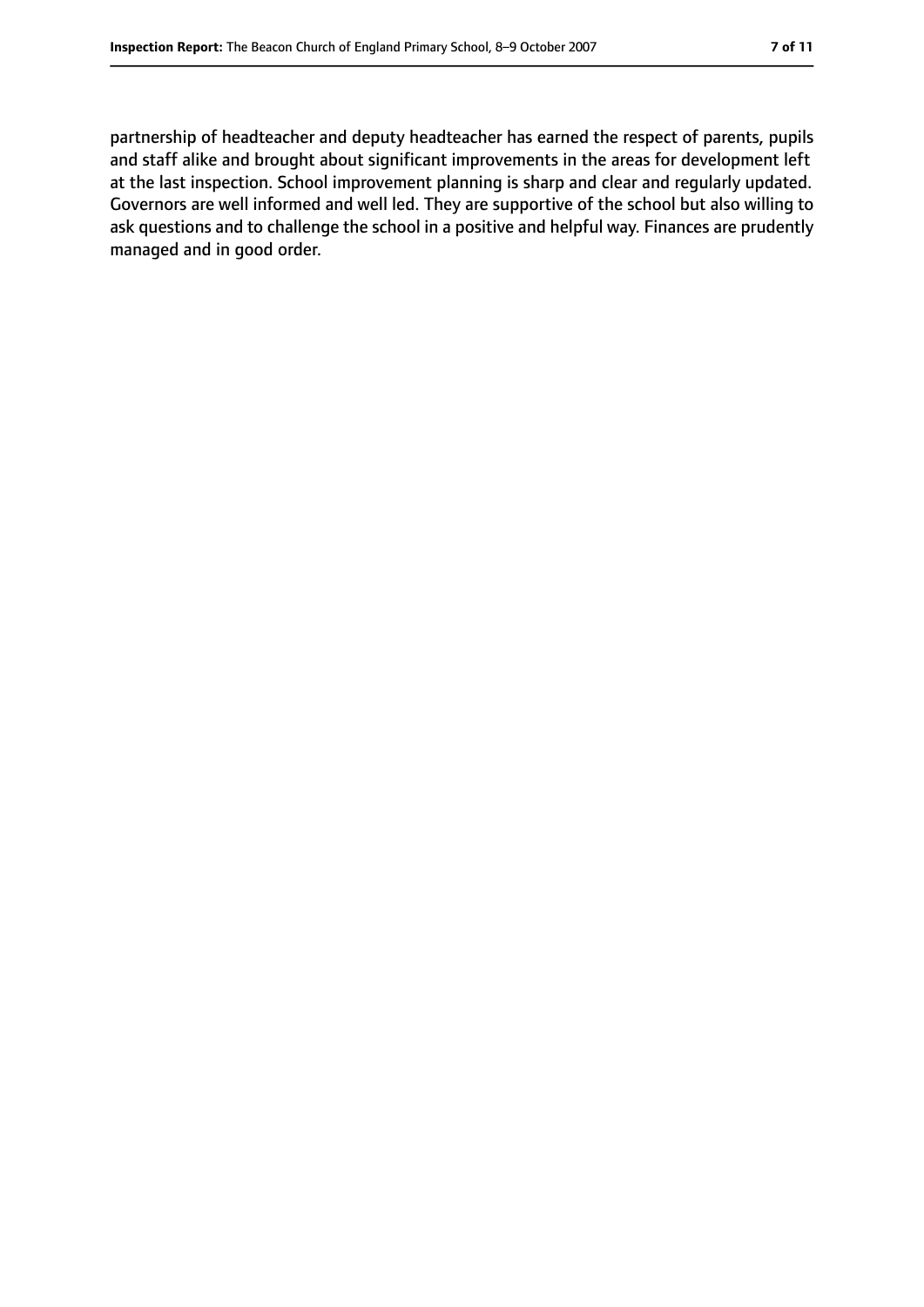**Any complaints about the inspection or the report should be made following the procedures set out in the guidance 'Complaints about school inspection', which is available from Ofsted's website: www.ofsted.gov.uk.**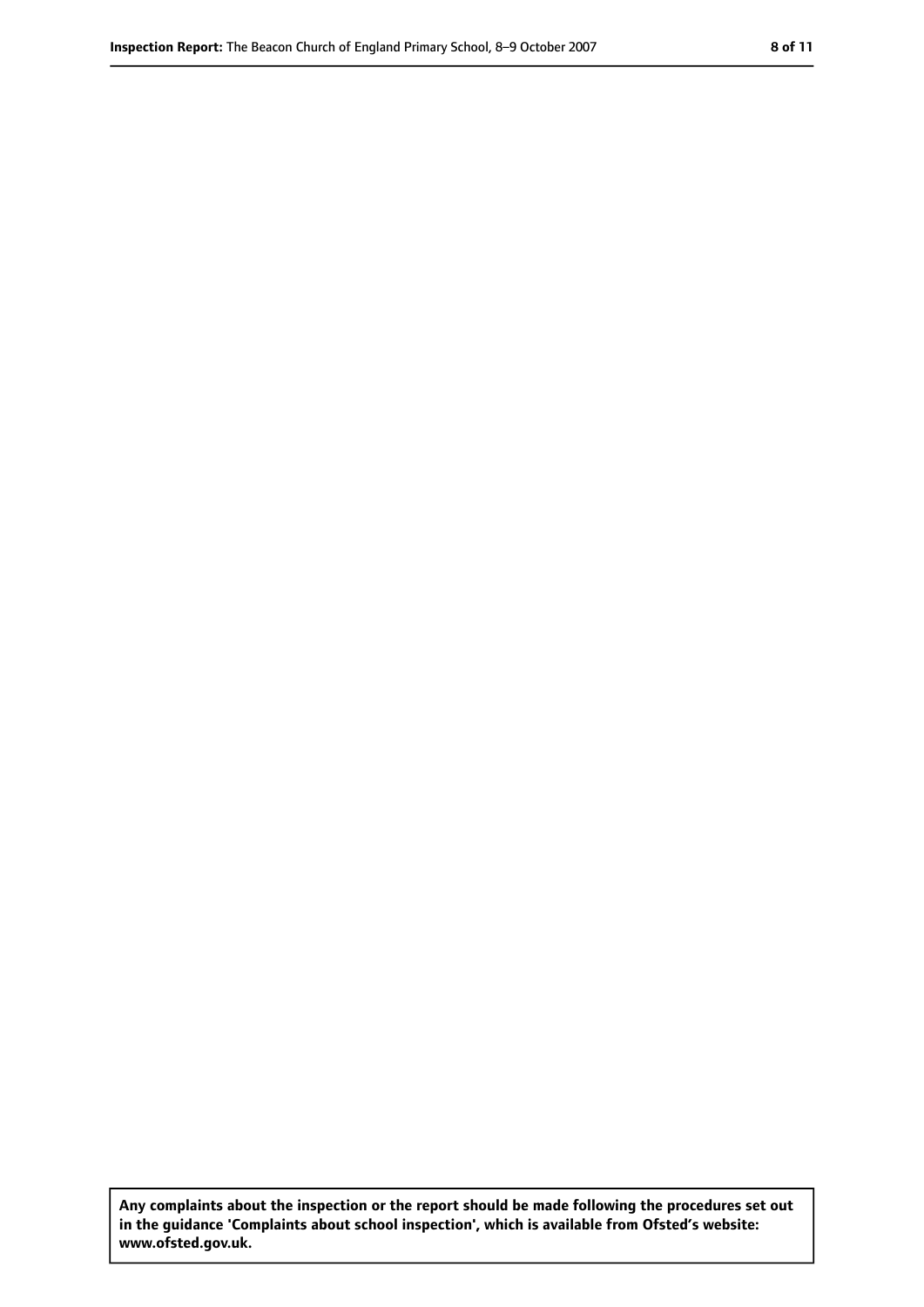# **Inspection judgements**

| $^{\backprime}$ Key to judgements: grade 1 is outstanding, grade 2 good, grade 3 satisfactory, and | School         |
|----------------------------------------------------------------------------------------------------|----------------|
| arade 4 inadequate                                                                                 | <b>Overall</b> |

## **Overall effectiveness**

| How effective, efficient and inclusive is the provision of education, integrated<br>care and any extended services in meeting the needs of learners? |     |
|------------------------------------------------------------------------------------------------------------------------------------------------------|-----|
| Effective steps have been taken to promote improvement since the last<br>inspection                                                                  | Yes |
| How well does the school work in partnership with others to promote learners'<br>well-being?                                                         |     |
| The effectiveness of the Foundation Stage                                                                                                            |     |
| The capacity to make any necessary improvements                                                                                                      |     |

#### **Achievement and standards**

| How well do learners achieve?                                                                               |  |
|-------------------------------------------------------------------------------------------------------------|--|
| The standards <sup>1</sup> reached by learners                                                              |  |
| How well learners make progress, taking account of any significant variations between<br>groups of learners |  |
| How well learners with learning difficulties and disabilities make progress                                 |  |

## **Personal development and well-being**

| How good is the overall personal development and well-being of the<br>learners?                                  |  |
|------------------------------------------------------------------------------------------------------------------|--|
| The extent of learners' spiritual, moral, social and cultural development                                        |  |
| The extent to which learners adopt healthy lifestyles                                                            |  |
| The extent to which learners adopt safe practices                                                                |  |
| How well learners enjoy their education                                                                          |  |
| The attendance of learners                                                                                       |  |
| The behaviour of learners                                                                                        |  |
| The extent to which learners make a positive contribution to the community                                       |  |
| How well learners develop workplace and other skills that will contribute to<br>their future economic well-being |  |

#### **The quality of provision**

| How effective are teaching and learning in meeting the full range of the<br>learners' needs?          |  |
|-------------------------------------------------------------------------------------------------------|--|
| How well do the curriculum and other activities meet the range of needs<br>and interests of learners? |  |
| How well are learners cared for, quided and supported?                                                |  |

#### **Annex A**

 $^1$  Grade 1 - Exceptionally and consistently high; Grade 2 - Generally above average with none significantly below average; Grade 3 - Broadly average to below average; Grade 4 - Exceptionally low.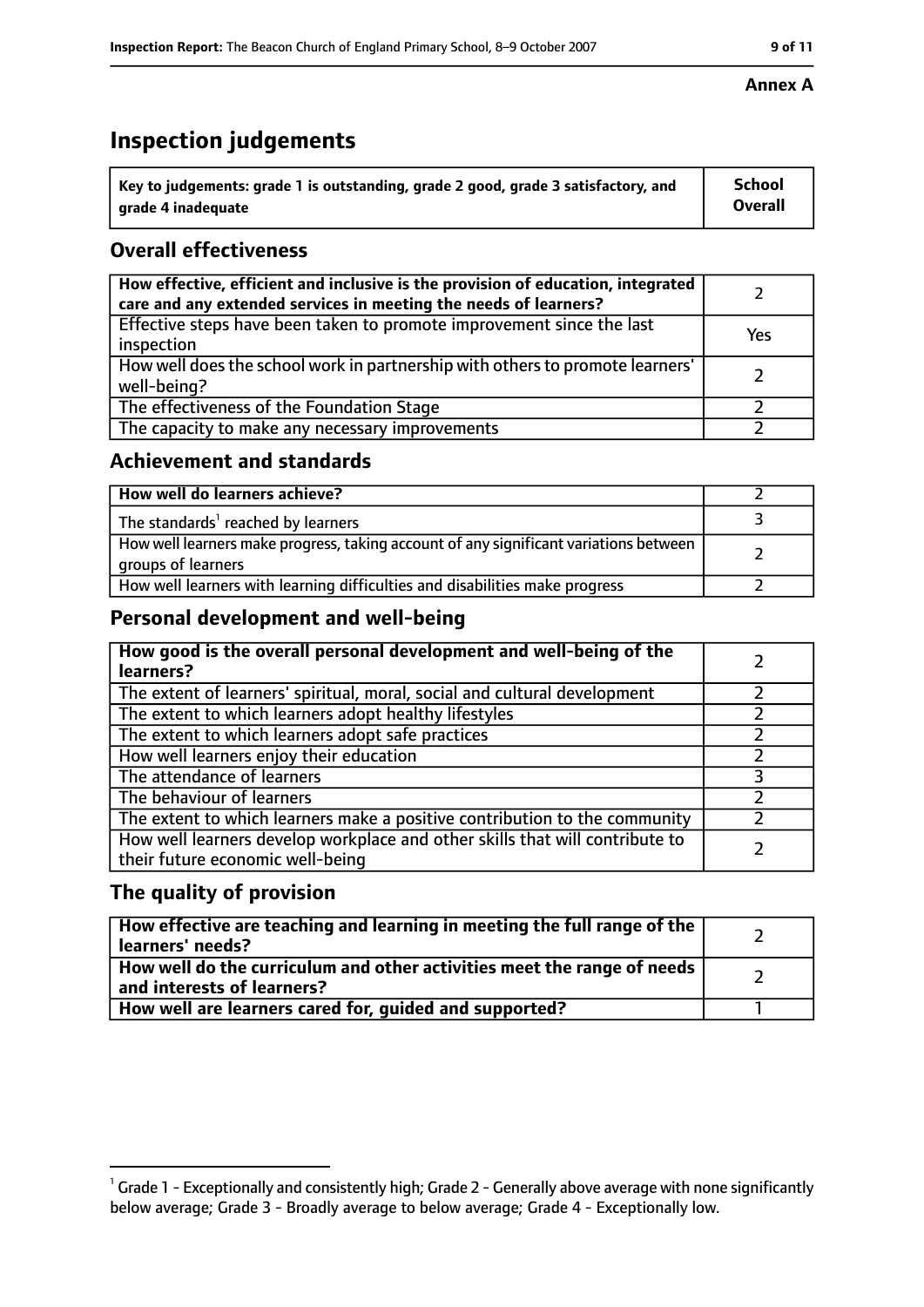#### **Annex A**

# **Leadership and management**

| How effective are leadership and management in raising achievement<br>and supporting all learners?                                              |     |
|-------------------------------------------------------------------------------------------------------------------------------------------------|-----|
| How effectively leaders and managers at all levels set clear direction leading<br>to improvement and promote high quality of care and education |     |
| How effectively leaders and managers use challenging targets to raise standards                                                                 |     |
| The effectiveness of the school's self-evaluation                                                                                               |     |
| How well equality of opportunity is promoted and discrimination tackled so<br>that all learners achieve as well as they can                     |     |
| How effectively and efficiently resources, including staff, are deployed to<br>achieve value for money                                          |     |
| The extent to which governors and other supervisory boards discharge their<br>responsibilities                                                  |     |
| Do procedures for safequarding learners meet current government<br>requirements?                                                                | Yes |
| Does this school require special measures?                                                                                                      | No  |
| Does this school require a notice to improve?                                                                                                   | No  |